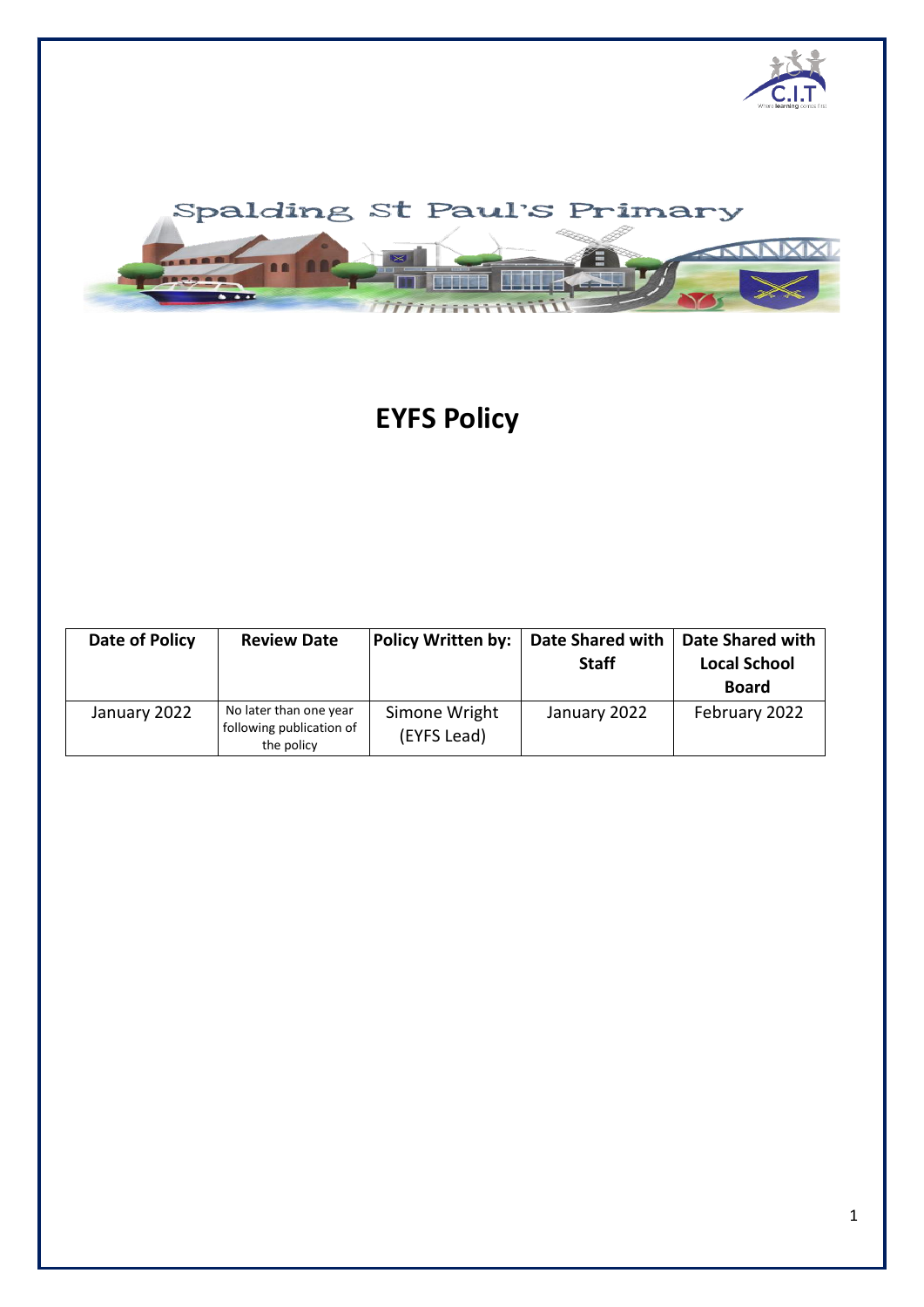# **Early Years Foundation Stage Policy**

## **Aims**

Through the implementation of this policy, we aim to:

- Give each child a happy and positive start to their school life in which they can establish a solid foundation for a love of learning.
- Enable each child to develop socially, physically, intellectually and emotionally.
- Encourage children to develop independence within a secure and friendly atmosphere.
- Support children in building relationships through the development of social skills such as cooperation and sharing.
- Work alongside parents to meet each child's individual needs to ensure they reach their full potential.

Four guiding principles shape our practice:

- Every child is a unique child, who is constantly learning and can be resilient, capable, confident and self-assured.
- Children learn to be strong and independent through positive relationships.
- Children learn and develop well in enabling environments, in which their experiences respond to their individual needs and there is a strong partnership between the school and parents.
- Children develop and learn in different ways and at different rates.

To put these principles into practice, the school:

- Provides a balanced curriculum which takes children's different stages of development and interests into account.
- Promotes equality of opportunity and anti-discriminatory practice positively promoting protective characteristics through texts and images celebrating diversity.
- Works in partnership with parents through tapestry, class dojo, parent consultations and parent workshops.
- Plans challenging learning experiences, based on individual needs, which are informed by observation and assessment.
- Provides a safe and secure learning environment. Monitored through Risk Assessment documents.

#### **Curriculum**

At Spalding St Paul's School the EYFS curriculum is based on an observation of children's needs, interests and stages of development, where 'next steps' for learning are identified and supported. In partnership with parents, the school promotes the learning and development of pupils to ensure they are ready for the next stage of education.

There are seven areas of learning and development that must shape education programmes in EYFS settings. These are split into two sections – prime and specific; however, all the sections are interconnected and important.

The 'prime' areas of learning and development are:

- Communication and language: Listening attention and Understanding; Speaking
- Physical development: Gross motor skills; Fine motor skills
- Personal, social and emotional development: Self-regulation; Managing Self; Building Relationships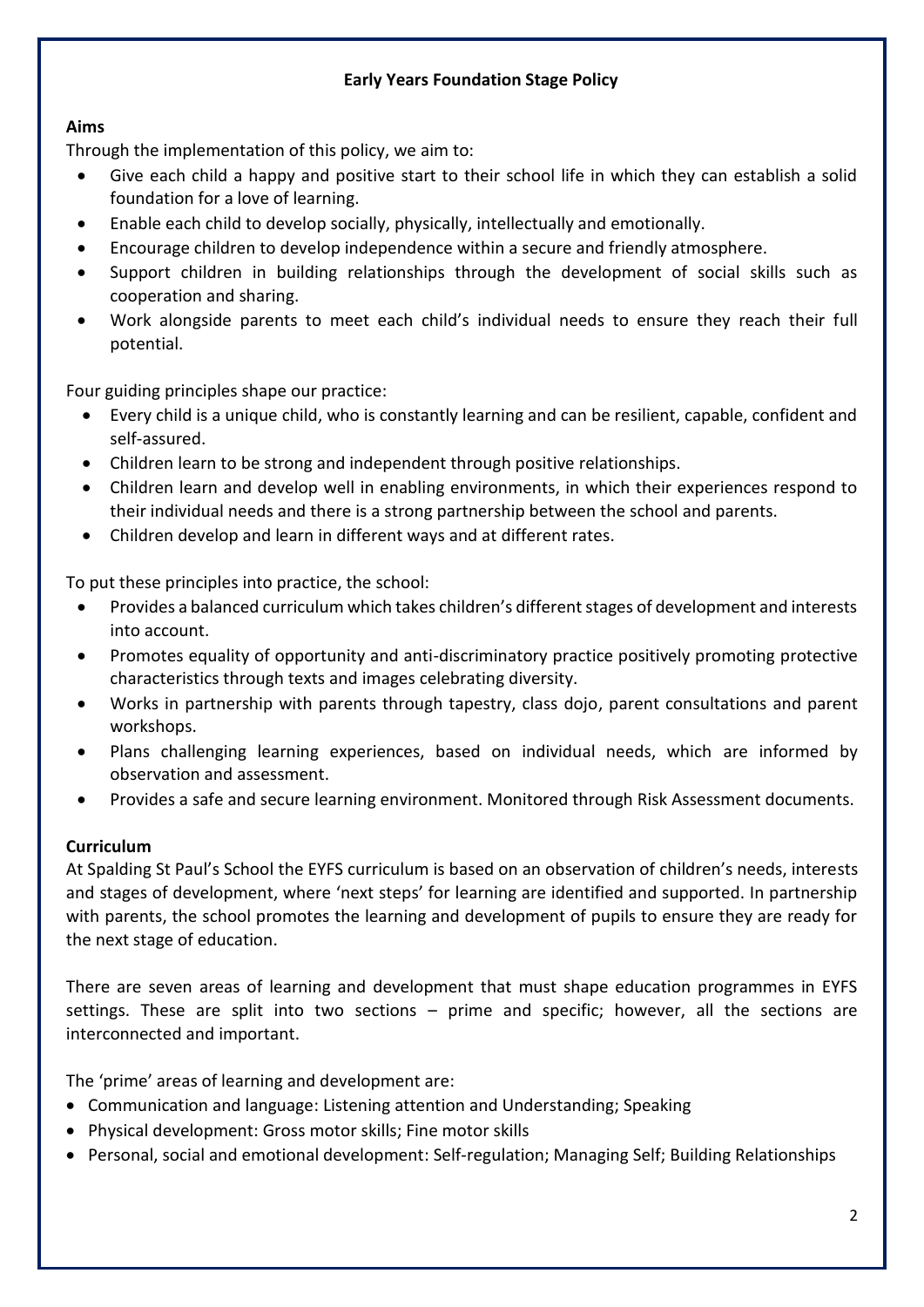The 'specific' areas of learning and development are:

- Literacy: Comprehension; Word Reading; Writing
- Mathematics: Numbers; Numerical Patterns
- Understanding the world: Past and Present; People, Culture and Communities The Natural World
- Expressive arts and design: Creating with Materials; Being Imaginative and Expressive.

We offer a broad and balanced curriculum that makes learning exciting and fun.

## **Planning**

All planning is based around opportunities that build upon and extend children's knowledge, experience and interests, and develop their self-esteem and confidence.

Our curriculum for Foundation Stage follows the guidance set out in the Early Years Foundation Stage.

Our children's learning experiences enable them to develop competency and skills across a number of learning areas.

The Early Learning Goals form part of the National Curriculum and are in line with the objectives stated in the Primary Framework for Literacy and Mathematics.

The children's interests inform planning for both groups and individuals.

Our medium-term planning is completed half-termly which identifies the intended learning for children working towards the Early Learning Goals following the CIT Early Years Curriculum.

We plan a learning environment, both indoors and outdoors, that encourages a positive attitude to learning. Indoor spaces are planned so that children can independently access a variety of resources and a range of activities are provided. We also ensure that we employ resources which reflect diversity and are free from discrimination and stereotyping.

The outdoor space is planned to give children opportunities for doing things in different ways on different scales, with a range of clearly labelled resources in boxes for children to access independently. We use materials and equipment that reflect both the community that the children come from and the wider world. Resources and activities are planned and organised based on children's interests. We encourage the children to make their own selection of the activities on offer, as we believe that this motivating and encourages independent learning.

## **Assessment and Monitoring**

Assessment plays an important part in helping the school to recognise children's progress, understand their needs, plan activities, and assess the need for support.

During the first term in Reception, the teacher assesses the ability of each child using a baseline assessment. These assessments allow us to identify patterns of attainment within the cohort, in order to adjust the teaching programme for individual children and groups of children.

The Foundation Stage Profile is the nationally employed assessment tool that enables teachers to record their observations at the end of the Foundation Stage, and to summarise their pupils' progress towards the Early Learning Goals. It covers each of the seven areas of learning contained in the curriculum guidance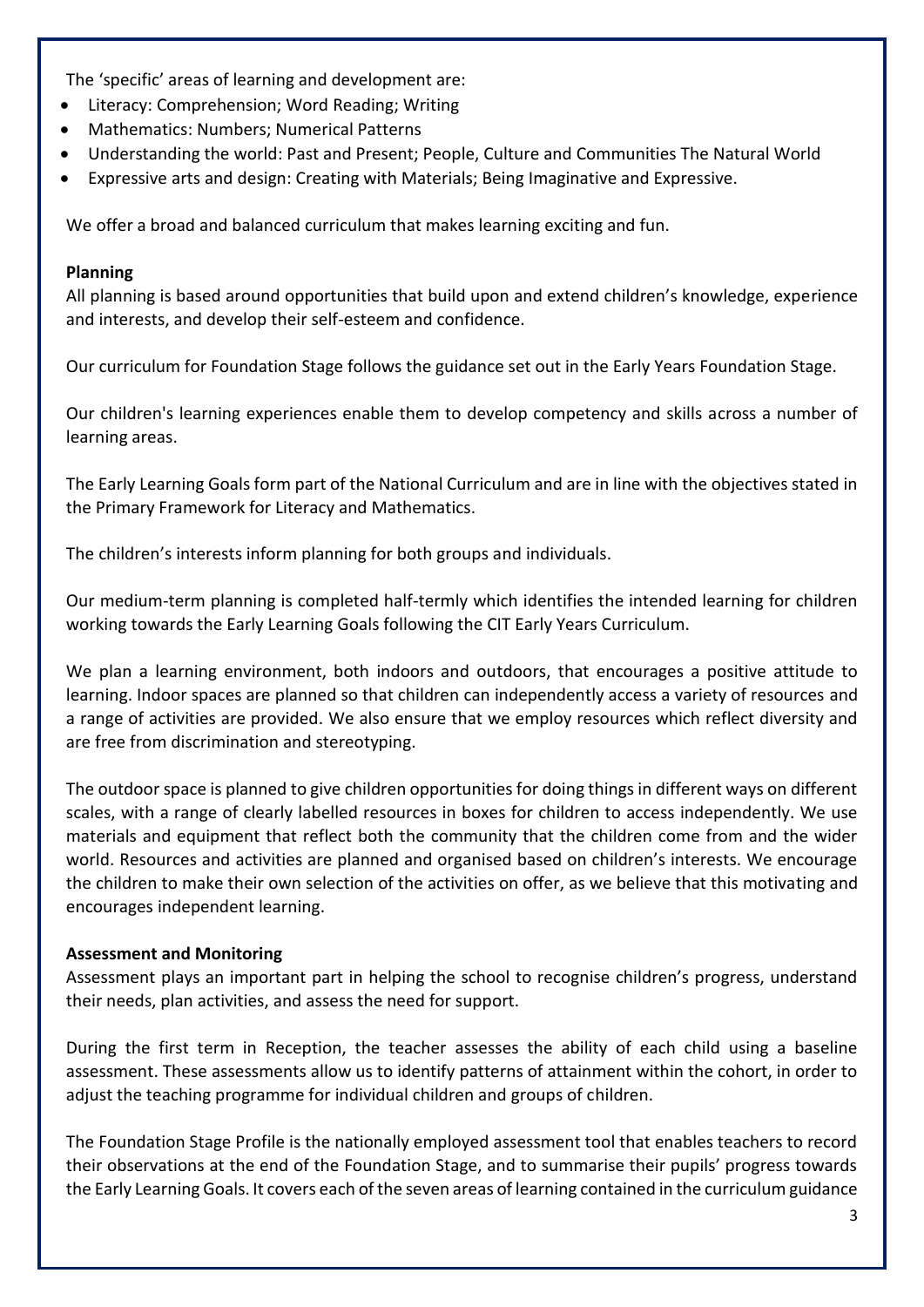for the Foundation Stage. We record each child's level of development against the 17 early Learning goals as

- Not yet reaching expected levels (emerging)
- Meeting expected levels
- Exceding expected levels

We regularly assessments children's learning, and use this information to ensure that planning reflects identified needs. Assessment in the Foundation Stage takes the form of both formal and informal observations, photographic evidence and through planned activities.

Assessment is completed by both the teacher and other adults working with the children. The teacher keeps progress records, learning journals and records examples of each child's work that fed into internal and external moderations.

At the end of the final term in Reception assessments are sent to the LCC for analysis.

The child's next teacher uses this information to make plans for the year ahead. We share this information too at parental consultation meetings and in the end-of-year report.

Parents receive an annual written report that offers brief comments on each child's progress in each area of learning. It highlights the child's strengths and development needs, and gives details of the child's general progress. We complete these in June, and send them to parents in early July each year.

Reasonable adjustments will be made to the assessment process for children with SEND as appropriate.

#### **Special Needs and Inclusion**

At Splading St Paul's Shool all children are valued as individuals irrespective of their ethnicity, culture, religion, home language, background, ability or gender.

Please refer to the Equal Opportunities and Diversity Policy as this ensures that the needs of all children are met, regardless of any protected characteristics they have. Furthermore, the EYFS curriculum is planned in order to meet the needs of the individual child and support them at their own pace.

All SEND in the EYFS setting is monitored and managed by the school's SENCO

We work closely with other childcare settings that have identified SEND to ensure that we are in a position to meet the child's needs when they join Spalding St Paul's School. Please refer to the SEND policy which outlines the full policy and procedures.

#### **Working with Parents**

We recognise that children learn and develop well when there is a strong partnership between practitioners and parents and/or carers.

Parents and/or carers are kept up to date with their child's progress and development.

Parents are invited to parent consultations with the EYFS Teacher twice yearly and will receive a written report noting achievements and outcomes in the summer term of their Reception year. However, the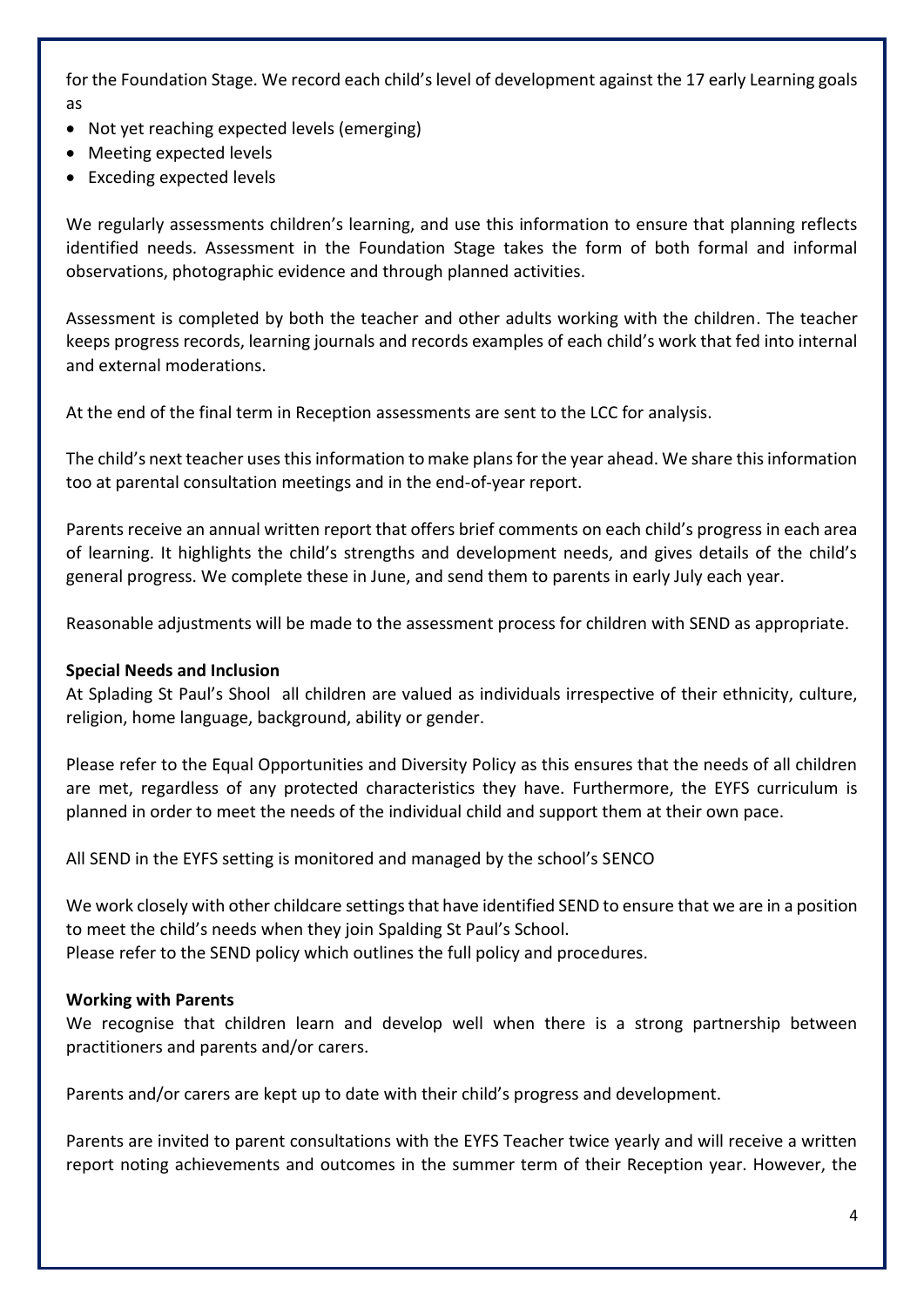school has an open-door policy and parents are welcome to talk to teachers at the beginning or end of the school day and/or send messages via Dojo.

The EYFS profile helps to provide parents and/or carers with a well-rounded picture of their child's knowledge, understanding and abilities. This is accessed through Tapestry Login.

Parents are involved in discussions about children's progress and developing from early on and targets or next steps for the child are shared.

## **Transition from Pre-school to Reception**

We recognise that starting school is and exciting but uncertain time for both parents and children. As a school we have established a strong set of procedures for transitions to be smooth as possible.

All children starting in our Reception have visits to their current nursery/preschool from our Early Years staff prior to starting school, this gives children the security of meeting with their teacher in a safe, familiar environment and gives staff time to ask questions and share knowledge or any concerns they have about the child in their care.

In addition to this, all the children have some taster sessions in the Summer Term to meet the staff and get familiar with their new surroundings. During this time, the sessions are focused on learning names, class rules and adapting to new routines.

Parents of all children starting in the next academic year will be invited to an induction meeting in the Summer term to meet their child's new teacher and other key staff. We will also explain more about the reception curriculum, daily routines, uniform, PE kit, school dinners, including free school meals and explain about the induction in to Reception.

All children starting in Reception have a task to complete during the summer break and parents are given an induction pack.

## **Transition from Reception to Year 1**

All staff work together to ensure a smooth transition for all children when moving year groups.

In the Summer term, all our Reception children visit or receive a vist from ther new Year 1 teachers on prior to them starting Year 1.

Reception teachers pass on their knowledge of each child's development, progress and achievement towards the early learning goals to ensure that all teachers have a well-rounded picture of the children prior to starting the new school year.

## **Safeguarding and Welfare**

Children learn best when they are healthy, safe and secure, when their individual needs are met, and when they have positive relationships with the adults caring for them.

We follow the safeguarding and welfare requirements detailed in the 'Keeping Children Safe in Education' statutory guidance and EYFS Statutory Guidance (2021) while we adhere to the Schools safeguarding policy.